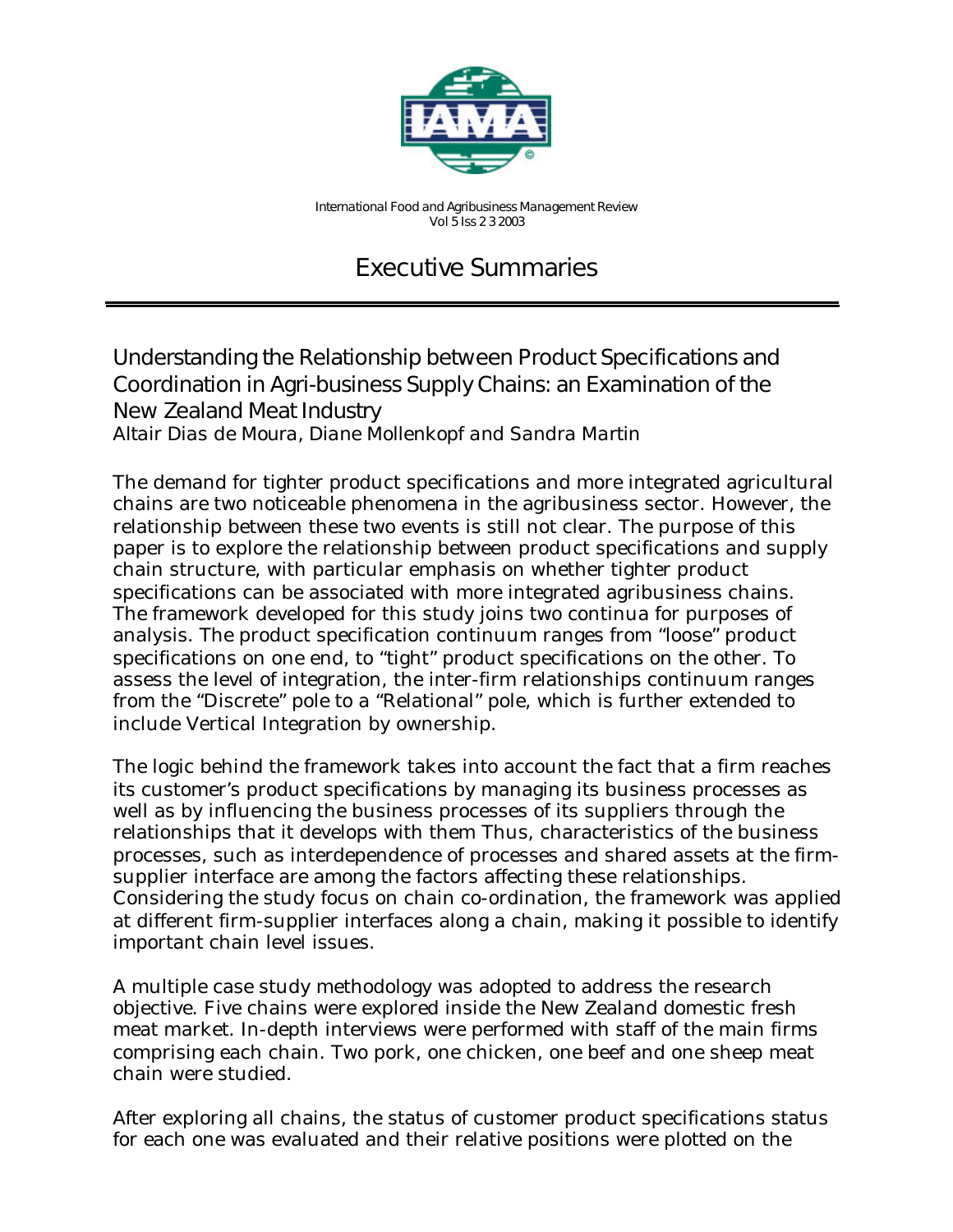product specification continuum. The assessment of the chain co-ordination level involved firstly the assessment of the type and number of inter-firm relationships found along each chain. Chains comprised of more close relationships (Relational Relationships and Vertical Integration) were ranked as a having higher degree of co-ordination.

The results revealed that some chains that delivered products with tight specifications had low levels of co-ordination. This shows that the delivery of tight product specifications is not necessarily associated with the need for highly co-ordinated chains.

Taking into account the pressures on the agribusiness sector to improve quality, safety and diversity of food products, the research findings suggest that increasing chain coordination is not necessarily a natural trend for chains that intend to deliver tight product specifications. In some cases this may occur, but in others, the industry features, such as industry support and presence of open markets may mean that parts of the chains do not need to be so tightly coordinated.

#### Foreign Direct Investment and the Brazilian Food Industry in 90s *Elizabeth Maria Mercier Querido Farina and Cláudia Assunção dos Santos Viegas*

The paper explores the reasons and mechanisms of entry of multinationals in the Brazilian food industry, the impacts on the local industry and on the consumer market. Foreign direct investment (FDI) has played a major role in the recent economic development of Brazil and Latin American Countries. Since the mid nineties, FDI has spurt and many multinationals in the food system picked Brazil as headquarters for their investments in Mercosur (The Southern Common Market). Therefore, the comprehension of FDI is a necessary condition to understand the dynamic of the Brazilian food and agribusiness system and its potential to attend internal and external demands.

The theoretical approach developed by John Dunning (1995a), called OLI theory was the main guide in discussing the reasons and entry strategies of the multinational companies. That is, FDI was explained by three factors: competitive advantages of the multinational Organization, Localization endowments of the host country and appropriation of competitive advantage by Internalization. The empirical analysis was mainly based on secondary data. The paper starts showing the importance of FDI in the Brazilian economy as a whole and in the food industry.

The OLI factors are then discussed in the empirical context, showing that they were present in the Brazilian agribusiness environment during the 90´s: a) exceptional local endowments related to the agricultural production and potential to expand, attractive internal market and especial position to be a platform to Mercosur and South American exports; b) the advantages of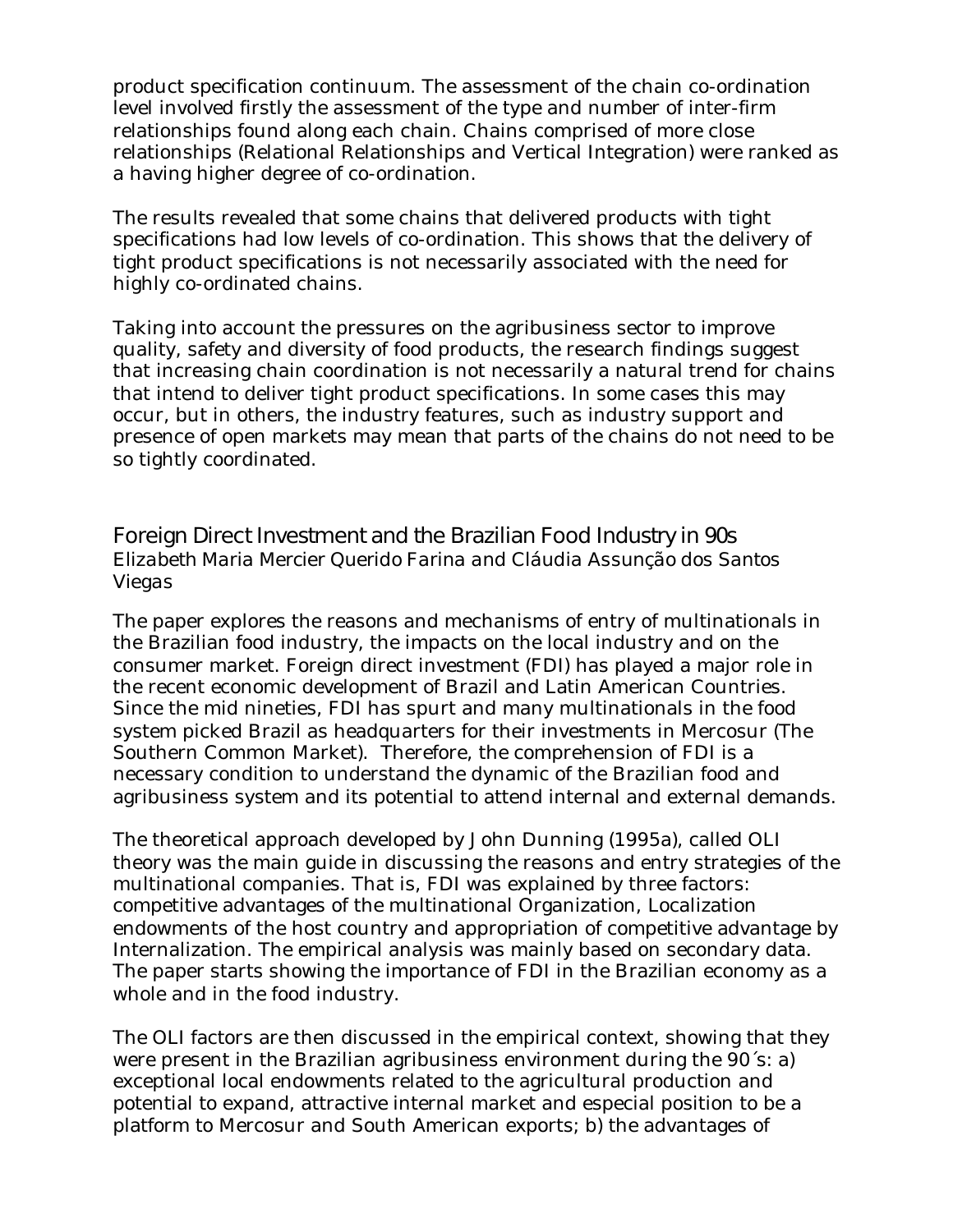multinational organizations over Brazilian uni-national firms; c) advantages of producing in Brazil in order to explore the organization characteristics.

After showing that Brazil is the leader in attracting foreign direct investment to Latin America, the paper discusses in greater detail mergers and acquisitions, the predominant entry strategy. M&A helps to overcome any brand name barrier in the new market, increases the knowledge of local consumption habits and commercial practices and guarantees high market share.

The Brazilian food market is analyzed as the main attraction of direct foreign investments. Changes in consumption habits, given the economic stability and the size of the national market were the main factors that placed the country in the forefront of the strategies of agro-food multinationals. The paper, then, investigates the impacts of these investment flows on the Brazilian industry. The main variables studied are connected to the competitive environment and new competition strategies.

The paper shows that there were major transformations in the Brazilian food industry, but it is not possible to isolate the consequences of FDI from other causes such as trade liberalization, deregulation and stabilization that spurred competition pressures. Despite a huge M&A wave, the food real prices slumped, the variety of products increased, and there was a strong growth of productivity in the food processing industry.

The main implication to agribusiness management is that the entry of foreign capital, through mergers and acquisitions, has changed significantly the patterns of competition in the Brazilian food sector, guaranteeing greater dynamism and competitiveness. Higher concentration, compared to US food industry, does not guarantee high economic profits. On the contrary, Brazilian has had a strong competition among the few and this competition in product and prices has improved competitiveness to explore international markets.

## The internationalization determinants of the small agro-food firms: Hypotheses and statistical tests

*Mourad K. Ayouz and Hervé Remaud*

The question we raise in this paper aims at analyzing and explaining the connection, in the case of the small agro-food firm, between the act of exporting and the manager's perception of high quality competition as for the products manufactured. Stretching the study a little further, we sought to establish the factors accounting for these two supposedly positively connected variables. A lot of authors having taken an interest in the internationalization of these firms' business are largely devoted to the connections linking the size of the firm to export ratio (Calof, 1993; Zou & Stan, 1998; Wolff & Pett, 2000). The more important hypothesis we tested is directly related to the proposals of Bonaccorsi (1992): "*International competitiveness of small firms is much more based on general competitive factors such as product quality, rather than on explicit marketing strategies and policies".*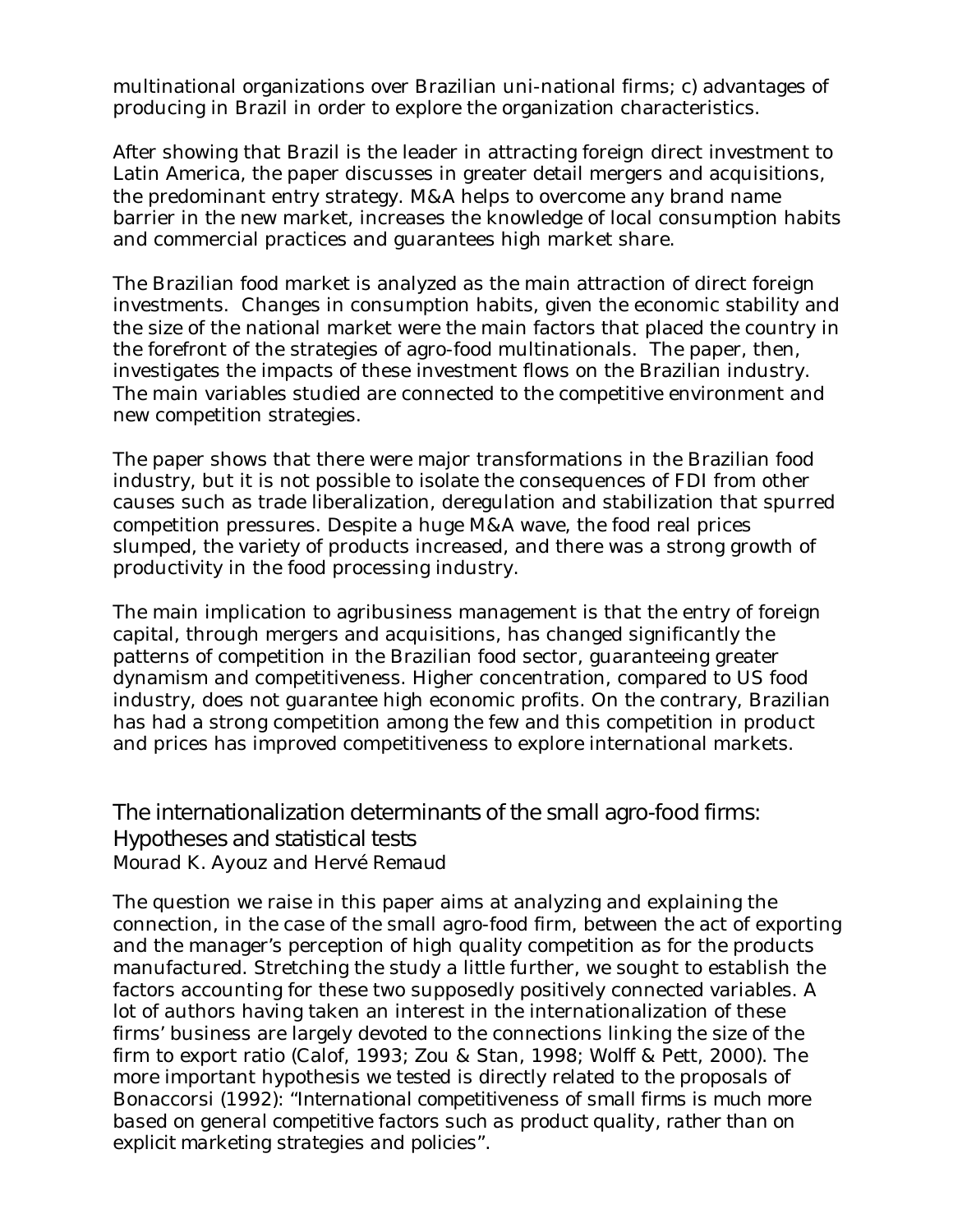The database used in this study is based on Small Agro-Food Firms from Languedoc-Roussillon region (France) with payrolls ranging from 6 to 55 (fixed term + full time over one year). After removing the missing values, our database was actually based on 335 observations (empirical work is based on this number of observations). The empirical work consisted in estimating a modified version of a bivariate probit model and hypotheses tests. The econometrical model put forward in this paper generalizes the bivariate probit to the case of ordered polytomic endogenous variables. Indeed, unlike the simple bivariate probit which only contains two binary variables (Green, 1997), the ordered polytomic bivariate probit shown in this work includes a binary variable (decision to export) and an ordered discreet variable (competitiveness levels).

Being an exporter with strong perceived quality competitiveness would appear to be negatively related. The variables which have a negative effect on the decision to export have a positive effect on the evaluation of competitiveness and vice-versa. Whether the firm exports or not, quality competitiveness plays a major part. The older the manager of the firm, the more the SAFF is perceived as competitive, yet the less it exports. Educational background has a positive effect on the probability of exporting.Young firms are more likely to be exporters but assessment as to the level of quality competitiveness is not affected by the life of the firm. Entrepreneurial SAFF managers have a low level of quality competitiveness and stand a higher chance of exporting. SAFF managers who foresee the advent of new competitors on the market are inclined to be greater exporters and have a high perception of the level of quality competitiveness. Independent firms are great exporters and report a low level of quality competitiveness.

The statistical model presented show that a negative connection is observed between the high perceived quality competitiveness and the fact that a firm export. But, we know that small agro-food firms whose exports exceed 25% of their turnover tend to specialize in *terroir* products. In the case of small agrofood firms whose exports are between 1 and 25%, price is considered as a more determining factor. For the small agro-food firms, the *terroir* products seem to be a passport to export.

#### Consumer Perception on Alternative Poultry

*Tatiana Farina, Sílvia de Almeida*

In recent years consumer groups have brought much more attention to food safety, including concerns about health, the impact of production techniques on the environment, on labor and on animal welfare. Sustainability has become the key word in discussions of economic development. Despite low average income, Brazilian consumers are increasingly concerned with those topics, and are willing to pay premium prices for "natural food" that is supposed to be free from chemical products, hormones and other sources of contamination.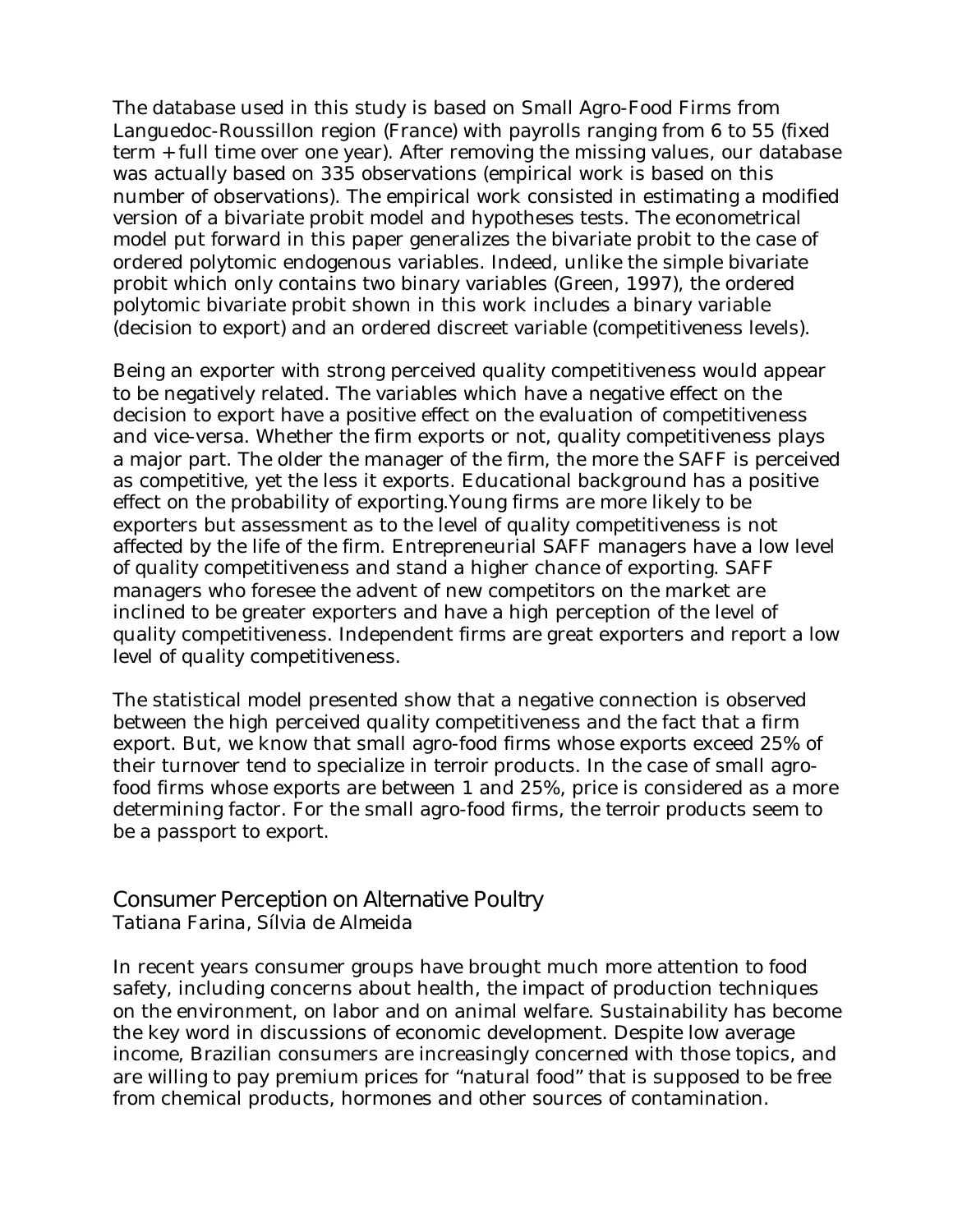This paper is an exploratory study and focuses on the "natural poultry" market in Brazil. Poultry was chosen for there is an increasing concern among consumers related to the use of hormones and antibiotics in the production process. Two types of alternative poultry were analyzed: "drug-free" chicken and "farm" chicken. The reason why organic was not considered is that there is no commercialization of this type of chicken in Brazil, even though people believe that there is great potential demand.

This paper reports the results of a research on "alternative poultry" consumer preferences. Primary data was collected through 100 questionnaires applied to a sample of consumers in an organic products free market organized by the Association of Organic Agriculture. The Conjoint Analysis was used to elicit consumer's preference for alternative poultry.

The product attributes studied include type (drug-free or farm), price, brand and certification. Consumers were asked to rate 10 different cards based on differing levels of the four product attributes. There was also a twelve-question questionnaire about the reasons why the consumers had chosen to consume an alternative product.

In spite of the main role that certification plays in the market of differentiated products, the Conjoint Analysis showed that consumers still rely more on brand names than on certification. The variable price had the third relative factor importance score. Surprisingly the "differentiation attribute" (drug-free or farmer) had the last relative factor importance! The consumers do not care about choosing the "drug-free" or the "farm" type, yet they do care about not consuming the conventional poultry.

These consumers do not have enough information about the product that they are consuming. Through the questionnaire, it was possible to realize that they cannot differentiate the "drug-free" and "farm" production process from the organic one. Many interviewed answered that "drug-free" and "farmer" chickens are organic. The reason why that happens is that the patterns are not observable; they are process and not product patterns. This requires a strong certification system, and the consumers are definitely willing to pay for that.

The recent demands of Mc Donald´s Corp. towards the meat industry shows the increasingly importance of the issue of overuse of antibiotics in animal production. Therefore, because of public health concerns, the alternative poultry is likely to become the standard in the near future.

## Technological Fields and Concentration of Innovation Among Food and Beverage Multinationals

*Oscar Alfranca, Ruth Rama and Nicholas von Tunzelmann*

The paper explores the patenting-mix of the world's largest food and beverage multinationals (FBMs) to understand whether their R&D activities in non-core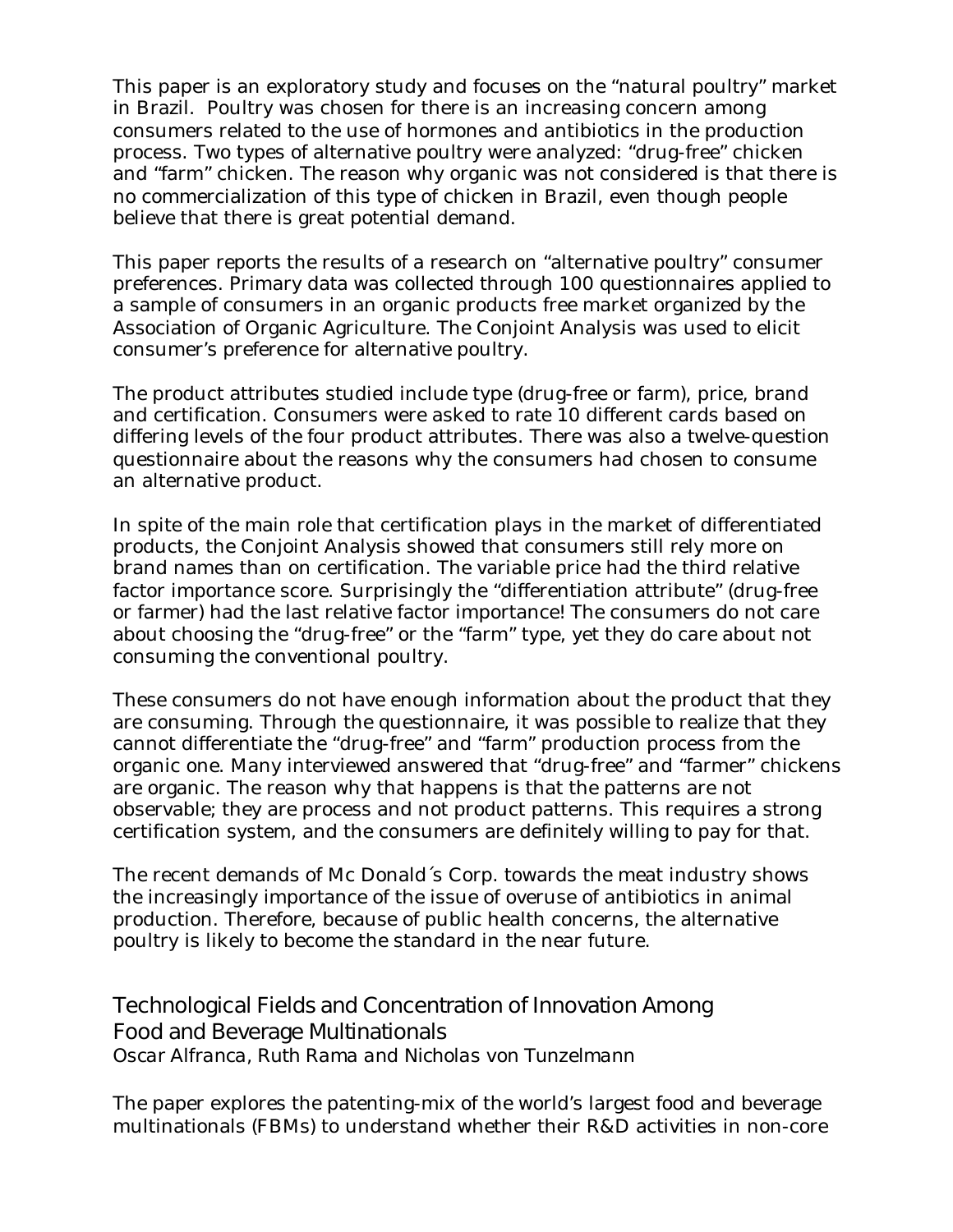technology respond only to demand-side stimuli, or are also strategically oriented. Within the top group of FBMs, it also analyses the level of concentration of innovation in a variety of technological fields, such as Biotechnology, Chemicals, Instruments, etc. The analysis of flows of knowledge within the largest FBMs, and their possible strategic value, is important because such firms, which account for more than half the world's food and drink patents, determine the rhythm and direction of innovation in this industry.

Analyzing a sample of 18,611 patents granted in the US over 1969-1994, we use bivariate correlations to study the statistical association between patenting in food technology and in ten non-core technological fields in a sample of 90 large FBMs. We analyze groups of FBMs pertaining to different areas (North America, Europe and Japan) to identify recurrent association among such variables. We calculate Herfindahl indices to study the dissemination of knowledge in different technological fields among the sample companies.

Whatever the home-country, patenting in Food is always positively associated with patenting in Biotech, Chemistry, Machinery and Other fields, e.g. paper. Though the strength of the associations vary by home-country, linkages between Food and Chemistry and between Food and Other are the stronger in all groups. The fields where innovation is more widely spread among a great deal of companies are those in core technology, i.e. Food and Agriculture, Machinery and Other. The fields where innovation, by contrast, is more concentrated among a few companies are (in decreasing order): Tobacco, Drugs and Chemistry. Biotechnology, Packaging and Refrigeration are in an intermediate situation.

The FBM innovates in non-core technology not only for demand-side reasons, as usually held, but also because most of such R&D activities are related to the food-chain and play a strategic role in the company. An FBM could differ from most other F&B companies not only because it is more innovative, as is commonly held, but also because of its varied yet cohesive technological endowment. The simultaneous development of different technical capabilities within the FBM could be very difficult to replicate by its rivals and represent an under-analyzed barrier to entry in the food and drink industry.

#### Impact of Information on the Demand for Credence Characteristics *Terhi Latvala and Jukka Kola*

Consumers' increasing concern towards the issues of food safety and quality has increased the demand for quality attributes. Yet, most quality properties of food products can be considered as credence characteristics, quality of which cannot be inferred before the purchase, and sometimes not even after the purchase. Our research objectives are: (1) to assess how much Finnish consumers are willing to pay (WTP) for beef products, of which e.g. origins and production practices are known, especially with regard to safety issues; (2) to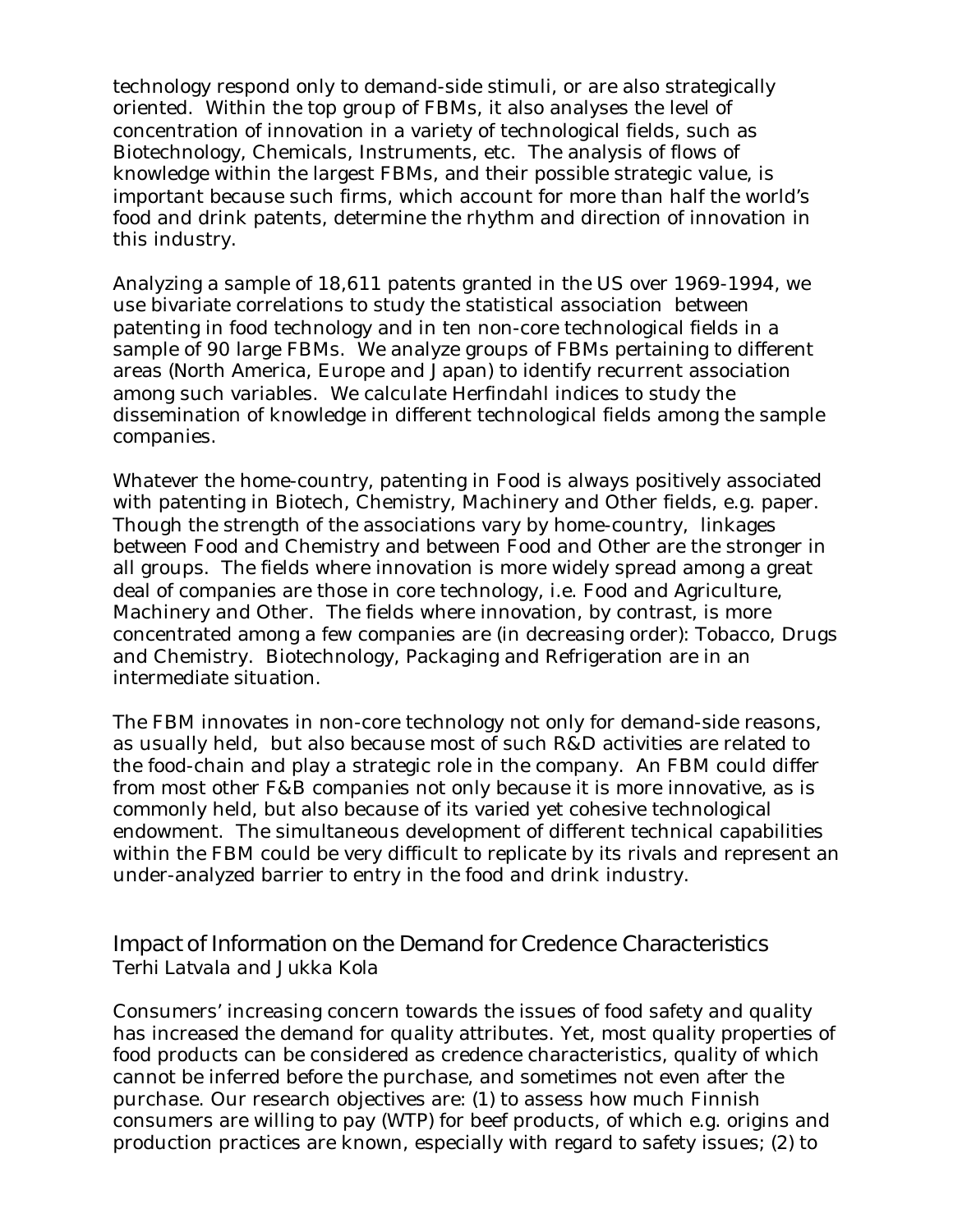compare the applicability, reliability, and efficiency of safety information provided by either private companies or public institutions, and (3) to explore the possibility of the so-called information paradox: is more information always better - or more beneficial - information?

Consequently, the aim of this study is to evaluate both qualitatively and quantitatively the value of new information about and the information systems set for credence characteristics of beef. Economics of information is employed as the theoretical framework. The quantitative approach focuses to measure the ex ante value of credence characteristics, and the method of contingent valuation is applied for this purpose. The main survey was conducted with the aid of the GallupKanava panel, which is a system in which answers and information is collected via personal computers. The total of usable questionnaires were 1,640.

Our research results show that 59 % of Finnish consumers are willing to pay more to get improved, more comprehensive information about safety and quality of beef products. Zero-WTP (41 %) for additional information exists mainly because consumers feel that the present labels guarantee the safety and quality already well enough. Consumers are most concerned with diseases caused by food of animal origin, and they regard public authorities and policies as the most reliable source of the information concerning safety and quality of food products.

In more general terms we can conclude that in the future the demand for better information of all quality attributes of food products will be satisfied to a growing extent by electronic data bases and other electronic business means of modern information technology. This creates a new possibility to develop local, high quality and very safe products for certain, selected consumer segments.

#### Agribusiness Management of Exchange Rate Risk

*Dennis Conley, Olivier Le Boulanger*

Many economists view exchange rates as a critical component in the trading relationship between countries. Since quasi-floating exchange rates began in the early 1970's, firms wishing to trade must frequently monitor exchange rates for use in price, cost and valuation decisions. Exchange rate variability generates risk that should be accounted for and managed. The severe devaluation of one currency relative to others creates special adjustment problems.

The purpose of this study was to document actual attitudes about exchange rates and their risks, and the behavior of agribusiness managers in coping with those risks. Case studies of four different size and types of agribusinesses were developed based on interviews with executives from each firm. The sharp devaluation of the Mexican peso in December 1994 provided a unique opportunity to study how the four agribusinesses, which trade with Mexico, managed exchange rates. The findings give insights on the relative importance